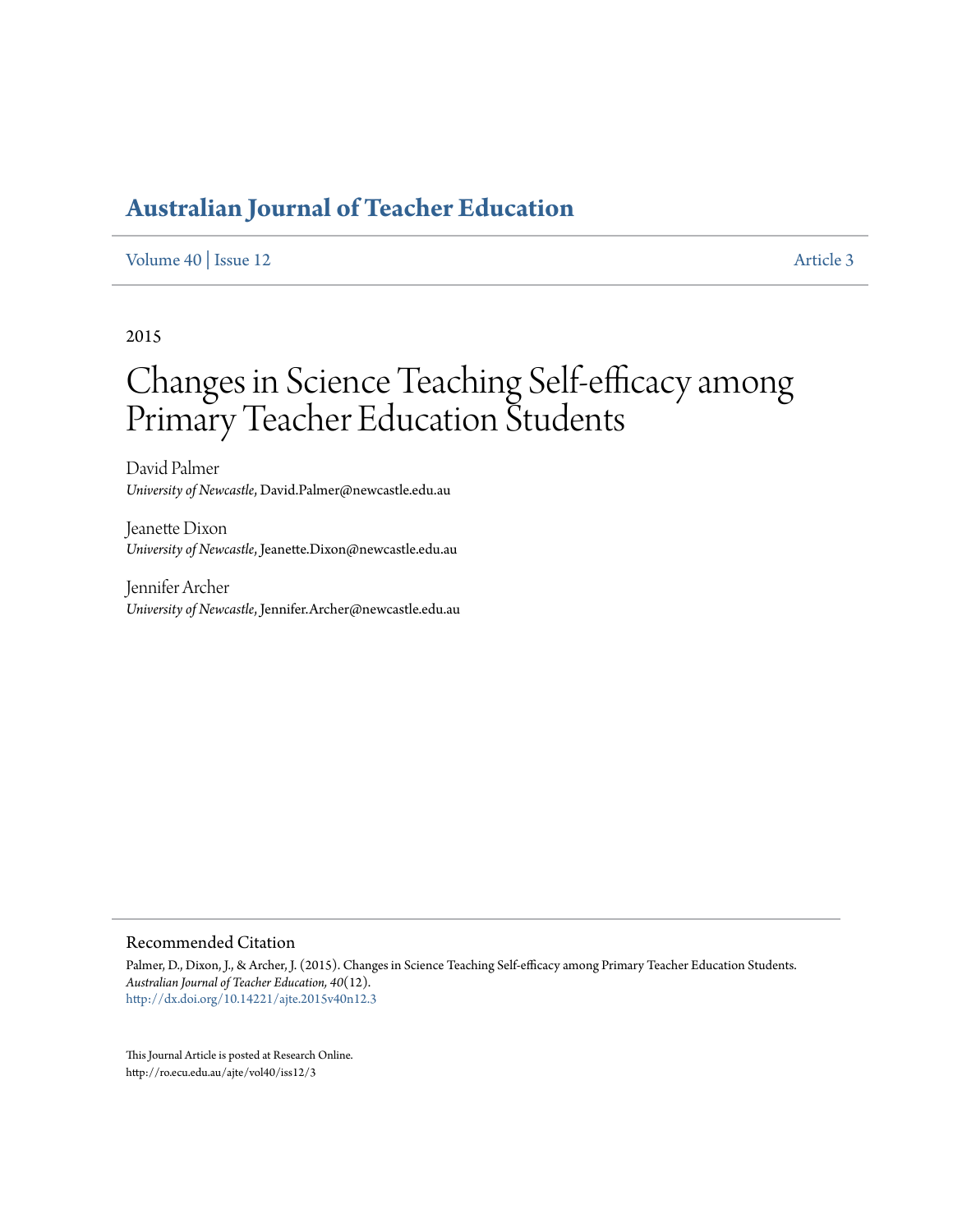# **Changes in Science Teaching Self-efficacy among Primary Teacher Education Students**

David Palmer Jeanette Dixon Jennifer Archer University of Newcastle

*Abstract: Many preservice primary teachers have low self-efficacy for science teaching. Although science methods courses have often been shown to enhance self-efficacy, science content courses have been relatively ineffective in this respect. This study investigated whether a tailored science content course would enhance self-efficacy. The participants were preservice primary teachers and data collection was by survey and interview. Self-efficacy increased during the course and the increases were stable after a 10-month delay period. The factors that enhanced self-efficacy were: learning science content, perceptions of learning how to teach science, and teacher enthusiasm.* 

# **Introduction**

Self-efficacy has been defined as a person's judgments about his/her ability to "organize and execute courses of action required to deal with prospective situations that contain many ambiguous, unpredictable, and often stressful, elements (Bandura, 1982, pp. 200-201). One form of self-efficacy is efficacy for teaching. High teacher efficacy is a belief that one can successfully teach students, even difficult students; whereas low teacher efficacy is a belief that there is little one can do if students are unmotivated or if there are oppositional influences (Bandura, 1997). Teacher efficacy is important because it is a powerful predictor of instructional behaviour. Tshannen-Moran, Hoy, and Hoy (1998) reported that teachers with high efficacy expend more effort in teaching and show greater persistence in the face of obstacles. In addition, they are more likely to try new instructional approaches in an effort to find better ways of teaching, and are more willing to work with students who are experiencing difficulties.

Primary science teaching is one area however, in which low teacher efficacy has long been a problem. Bencze and Hodson (1999) argued that many practicing primary teachers had low confidence for teaching science, and as a result they taught as little science as possible, usually using expository methods rather than inquiry. Petersen and Treagust (2014) for example reported that science was one of the least taught subjects in the primary school curriculum. A similar problem also applies to *preservice* primary teachers: Tosun (2000) reported that preservice primary teachers had mainly negative beliefs about science teaching; and Buss (2010) found that preservice primary teachers had less efficacy for teaching science and mathematics than for other subject areas in the primary curriculum. This is an important issue, as Appleton and Kindt (2002) reported that those students who graduated with higher self-efficacy make better progress as teachers of science in primary schools.

Consequently, in recent years there have been many studies devoted to enhancing the science teaching self-efficacy of preservice primary teachers (Avery & Meyer, 2012; Ford, Fifield, Madsen, & Qian, 2013; Liang & Richardson, 2009; Watters & Ginns, 2000). It has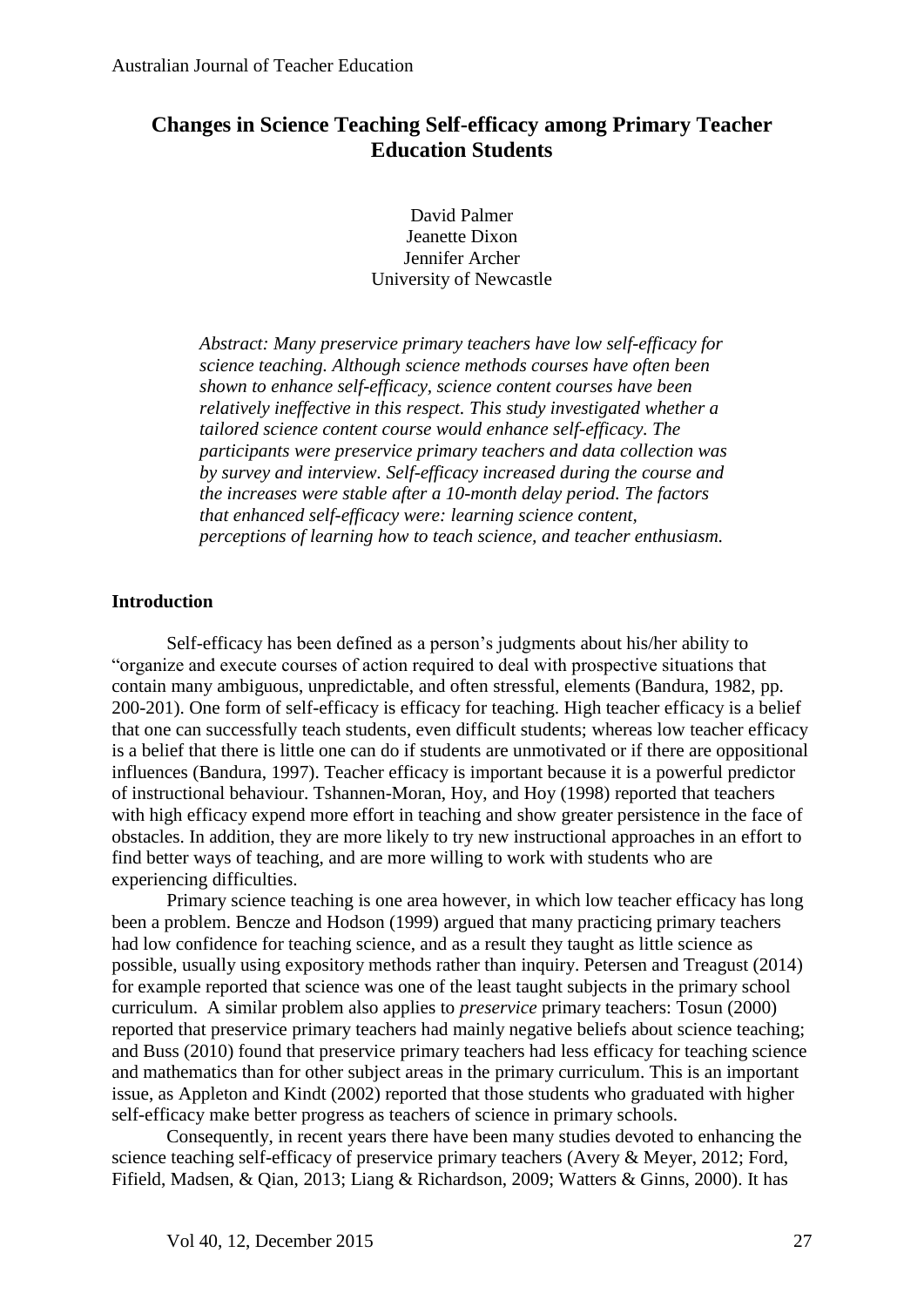been found that science methods courses (i.e., those that teach how to teach science) and field placements that include opportunities to practice science teaching can often be successful in this regard (Settlage, Southerland, Smith, & Ceglie, 2009).

However, the results for science content courses (i.e., those that teach the concepts of science) have been more mixed. In early studies it was widely acknowledged that confidence is dependent on subject content knowledge (Harlen & Holroyd, 1997), yet paradoxically, authors such as Watters and Ginns (2000) reported that the science content courses were less successful than science methods courses in enhancing confidence. One reason for this may have been the design of the courses, as Schoon and Boone (1998) reviewed a number of other studies (e.g., Ramey-Gassert & Schroyer, 1992; Westerback & Long, 1990) and concluded that science courses that were specifically designed for primary education majors were more likely to be of value. In recent years, science content courses have often taken a more inquiryoriented approach, and this has sometimes helped to enhance self-efficacy (e.g., Liang & Richardson, 2009), but it has also been found that students can struggle with open-ended and student-directed formats (e.g., Ford, Fifield, Madsen, & Qian, 2013). Avery and Meyer (2012) reported that an inquiry-based science course resulted in self-efficacy gains for some students, but worsening for others. The effectiveness of science content courses in enhancing self-efficacy is therefore an open question.

In order to analyse these various types of science courses it is important to understand the factors that can potentially enhance self-efficacy amongst preservice teachers. Bandura (1997) proposed that four factors might produce changes in self-efficacy: enactive mastery experiences, vicarious experiences, verbal persuasion, and physiological/affective states. *Enactive mastery experiences* are authentic experiences in which one demonstrates the capability to succeed in the task. In studies of preservice primary teachers, mastery experiences have often included successful participation in science teaching practice (Kenny et al., 2014; Mansfield & Woods-McConney, 2012). Roberts and Henson (2000) argued that mastery experiences could also include successful mastery of new information. Velthuis, Fisser, and Pieters (2014) for example, reported that higher levels of self-rated subject matter knowledge contributed to higher levels of science teaching self-efficacy. In addition, Rice and Roychoudhury (2003) reported that the students learnt pedagogical techniques when the science methods tutor modelled teaching methods that were appropriate for primary science. Palmer (2006) referred to these forms of mastery as *cognitive content mastery* (i.e., learning information about science content) and *cognitive pedagogical mastery* (i.e., learning information about teaching techniques).

Bandura's (1997) second source of efficacy information was *vicarious experiences*, and these occur when attainment is modelled by another person. Thus, seeing or visualising a person perform a task successfully can enhance the observer's belief in his/her capability. Vicarious experience can occur when instructors model teaching behaviours during teacher education courses – Posnanski (2002) reported that this involved a heavy emphasis on handson activities, cooperative learning, and discussion. Similarly, Rice and Roychoudhury (2003) reported that modelling of good science teaching included both teaching strategies *and* attitudes that were appropriate for use in primary teaching. They argued that the instructor's enthusiasm and sense of humour provided a model of how to create a positive classroom environment, and this in turn increased the students' confidence that they could do it themselves.

Bandura's third and fourth sources of efficacy information were *verbal persuasion*, which occurs when "significant others express faith in one's capabilities" (Bandura, 1997, p. 101), and *physiological/affective* states, which refers to one's reactions to stress, fatigue and mood. Verbal persuasion has been reported to occur through the professor's role as a mentor and his/her comments to the class (Gunning & Mensah, 2011), and students have been helped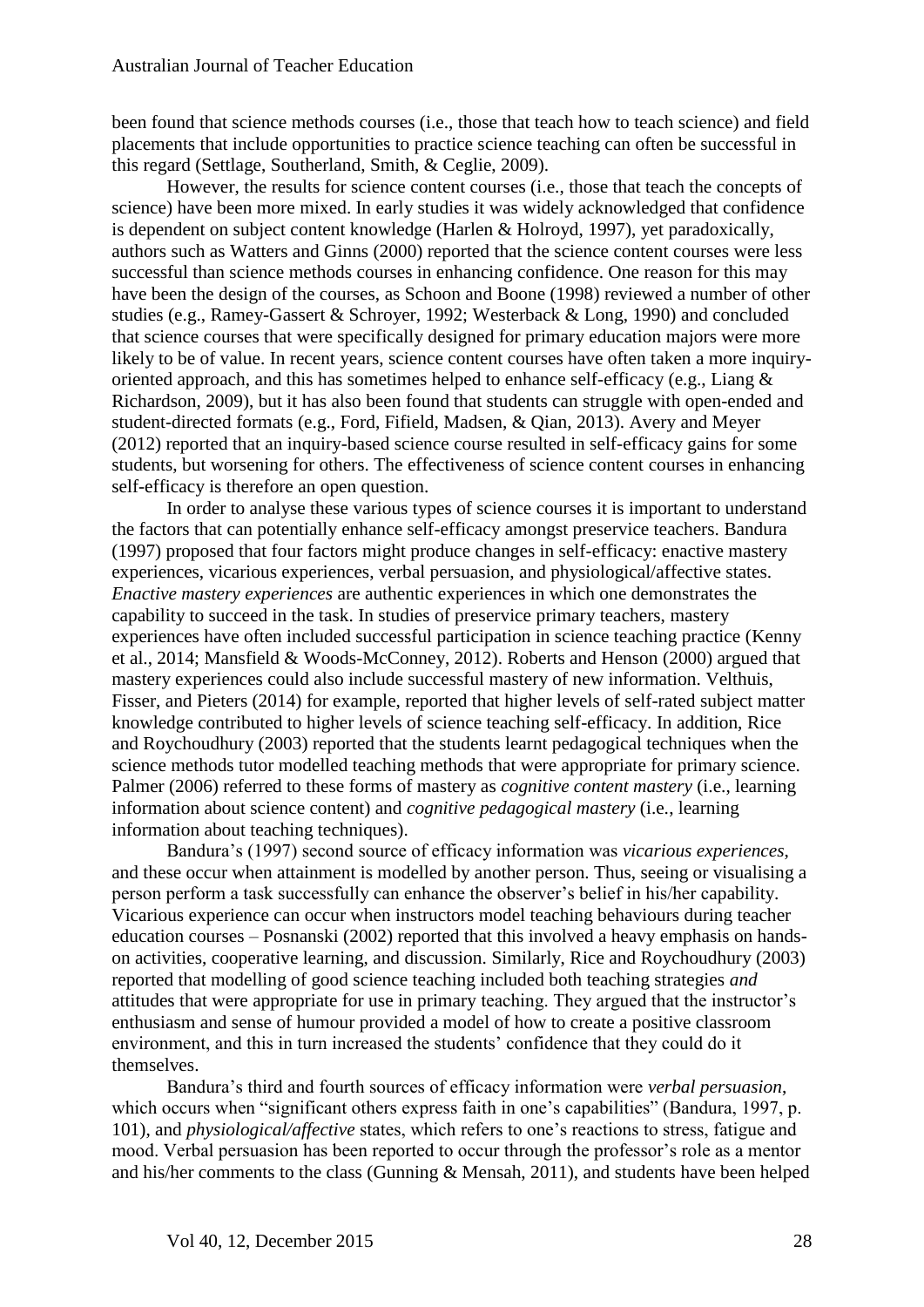to deal with their stress and anxiety about science learning by having extensive classroom discourse (Gunning & Mensah, 2011). However, Bandura (1997) considered these to be less influential than the other sources.

Thus, the current evidence (Posnanski, 2002; Rice & Roychoudhury, 2003; Velthuis, Fisser, & Pieters, 2014) suggests that the science teaching self-efficacy of preservice primary teachers might be positively influenced by: science education courses that contain opportunities for learning information about science content; learning teaching techniques for primary science; practicing hands-on activities; working in cooperative groups; and participating in discussion. This could be aided by observing instructors who model good teaching behaviours including enthusiasm and humour. These are intriguing findings, because many of these elements could be argued to be easily integrated into a science content course. The only exception would arguably be that science content courses differ to science methods courses as the former has a focus on the concepts of science whereas the latter has a focus on teaching techniques for science (Cantrell, Young, & Moore, 2003).

A separate issue is the question of the durability of changes in self-efficacy. Previous studies for example, have convincingly demonstrated that well‐designed science method courses can effectively induce positive changes in science teaching self‐efficacy by the end of the course. However, there is very little information about how long the changes might persist after completion of the course. It may be hypothesised, for example, that student beliefs may be temporarily improved at the end of an interesting and well-presented course, but they may decline again as students complete their other (non‐science) studies prior to graduating. This is a particularly important issue, as a key feature of self-efficacy is that it is a relatively stable belief, so once established it should endure at the higher level for a considerable period of time. However, it is not yet clear whether a science content course could have this effect.

The aims of this study were:

- 1. to investigate whether science teaching self-efficacy is enhanced in a science content course that is developed specifically for preservice primary teachers;
- 2. if so, to investigate whether the changes in self-efficacy persist for a substantial period of time after the course;
- 3. to identify the effective sources of efficacy information in the course.

One issue for thus study was to make the important distinction between self-efficacy and confidence. The term "confidence" is a colloquialism rather than an educational construct, but it does have the advantage in that it is a term in general usage among the population so it can be more easily understood by participants in research studies (e.g., Rice & Roychoudhury, 2003; Watters & Ginns, 2000) than can the more technical term "selfefficacy". However, Bandura (1997) argued that although they have similarities, the two are not equivalent: they are similar in that they both refer to the strength of a belief, but the term confidence "does not necessarily specify what the certainty is about" (p. 382) whereas selfefficacy does specify the type of attainment to be achieved. In order to resolve this dilemma the approach used in the present study will be to use the term confidence but *also specify what the confidence is about*. In this way, the validity of the participants' responses is not compromised by use of technical terminology, and the differences between the two terms may be reduced to a minimum. Thus, although the aims of this study concern self-efficacy, the interview questions will use the term confidence, with a specific focus on confidence to teach primary science.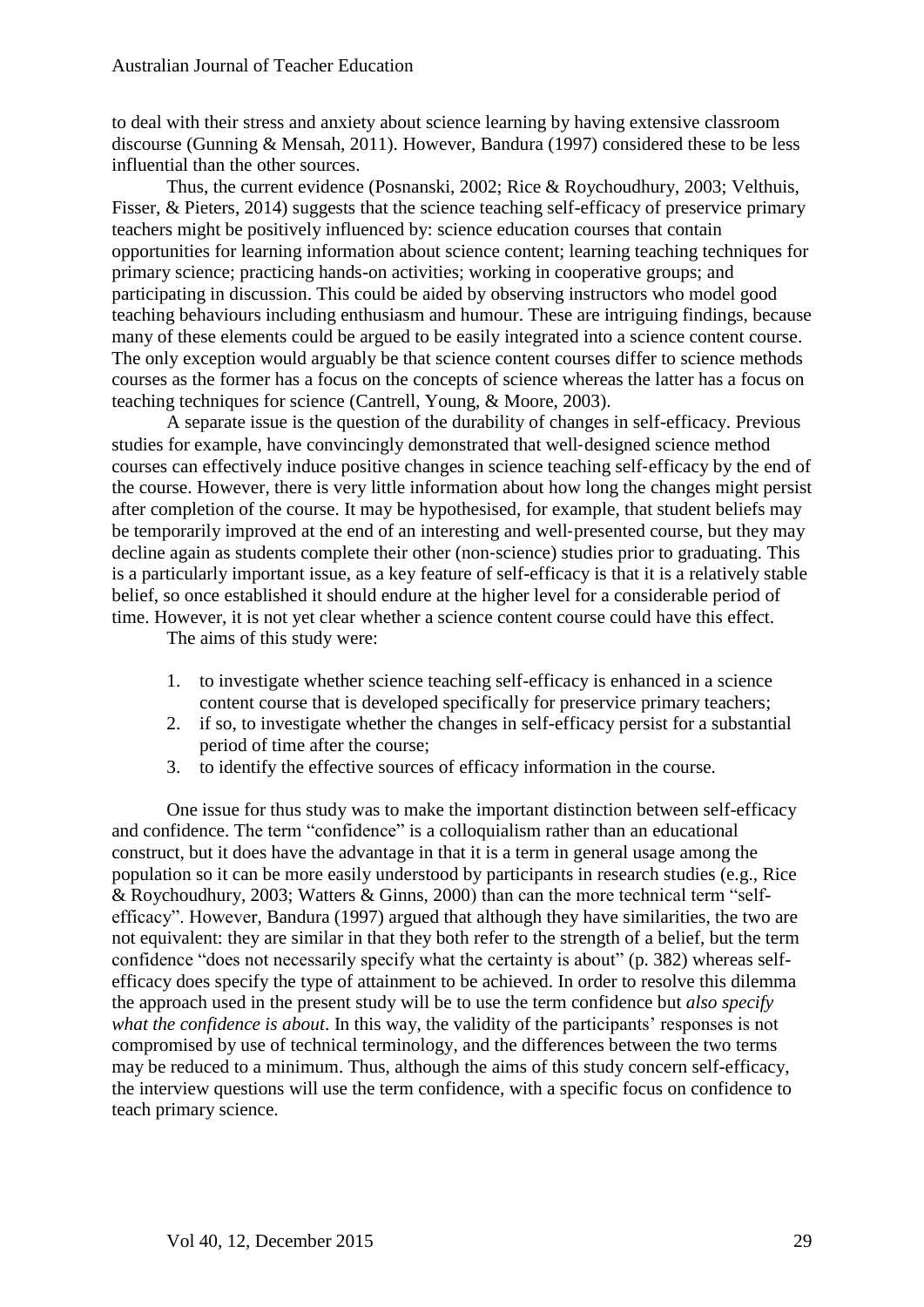#### **Method**

This study used a longitudinal design (Wiersma, 2000) comprising a single-group pretest, intervention, immediate post-test and delayed post-test. Data collection was by survey and interview. Validity and reliability were investigated by computation and by triangulating the two sets of data.

#### **Participants**

The participants were preservice primary teachers enrolled in a one-semester science content course at a regional university south-eastern Australia. These students were in the first year of a four-year program of teacher education. There were approximately 500 students enrolled in the course, of whom 313 volunteered to participate in the pre-test survey. Most of these students were aged 18-22 years and 74% were female. However, many of them missed one or more of the subsequent post-tests, so their data were incomplete. Consequently, it was decided that only the 104 students who participated in all three iterations of the survey (pre-test, immediate post-test, and delayed post-test) would be analysed, as it was this group that would provide the most reliable measure of any changes in self-efficacy. The 104 students who participated in all three iterations of the survey had a similar demographic to the class as a whole, as 82% were female, and most were 18-22 years of age. Twenty-five students also volunteered to be interviewed.

Students were recruited in the following way. The first and third authors of this paper, who were not teaching in the science course, attended tutorials and invited students to complete the survey, and to place it in a box available at the back of the room when finished. Students who did not wish to complete the survey also placed their blank survey sheets in the same box. They were informed that their responses would be anonymous, and that participation would not influence their grades in the science course.

Many of the participants had come directly to university from high school. In Australian high schools, science is a mandatory component of the school curriculum in grades 7-10, so the participants can be assumed to have studied science to grade 10 level (i.e., ages 15-16 years). Science is not compulsory during the final two years of high school, but some students normally choose to study biology in preference to physics and chemistry. Thus, the science experiences of the students in the study would be expected to vary, with some not having studied science for at least two years.

#### **The Science Content Course**

The science course was compulsory for these students, and occurred in the first semester of the teacher education program. It lasted 10 weeks, and comprised weekly lectures and tutorials. The second author developed this course to suit the needs of primary teacher education students, and she taught all the lectures and tutorials for the participants in this study. The lectures typically used a transmission approach to a large audience, and in these there was a low level of interaction. The tutorials however, comprised groups of up to 25 students and were highly interactive, as students participated in hands-on activities, group work, and discussion, as well as studying artefacts such as unusual fossils. The science topics focused on those that would be most relevant to primary schools, and included the Earth, energy, force, astronomy, biology and the human body.

This science course was unusual by comparison with those reported by other authors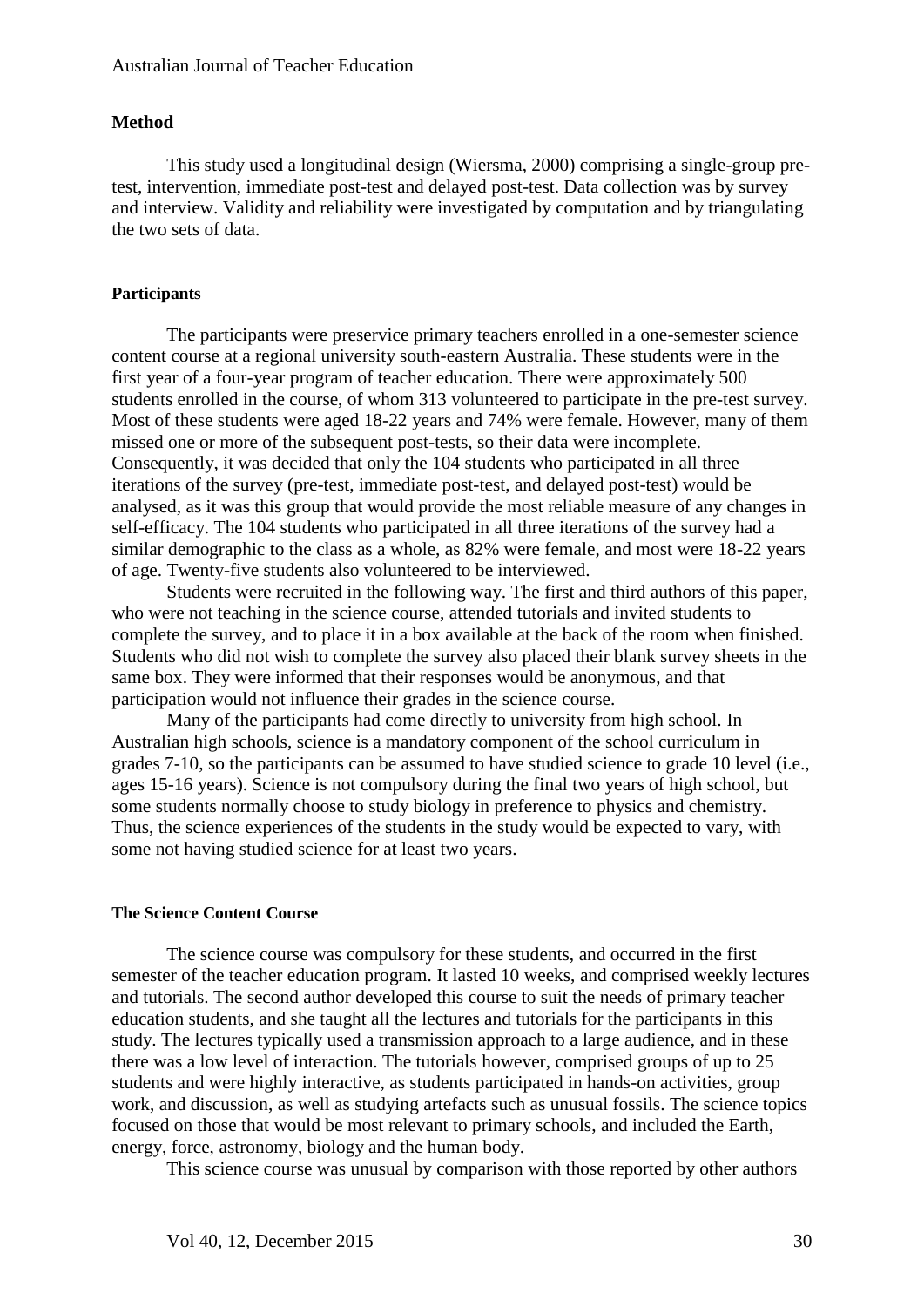(e.g., Avery & Meyer, 2012; Ford, Fifield, Madsen, & Qian, 2013; Liang & Richardson, 2009; Settlage et al., 2009) because it did not include opportunities for practising science teaching in field placements, and nor did it include the use of higher level inquiry as a pedagogy. Instead it used a relatively traditional approach in which science content was explained by the lecturer and explicit instructions were provided for the hands-on activities. It was notable however, that the lecturer tried to make the presentations as interesting as possible; by making regular use of examples from everyday life, pictures, diagrams, humorous personal anecdotes, fun facts and demonstrations that supported the explanations of science content. She also made an effort to use everyday language, and to avoid overuse of scientific jargon in her explanations of science concepts. In the tutorials, the hands-on activities were unusual because they typically used everyday materials rather than specialized scientific equipment, and this was designed to make them more relevant to real life. In addition, many of the science demonstrations had a surprising or unexpected result, as this was designed to enhance their appeal to students (Shrigley, 1987).

# **Data Collection and Analysis: Survey**

The purpose of the survey was to measure changes in science teaching self-efficacy (Research Questions 1 and 2). The instrument used was the *Science Teaching Efficacy Belief Instrument – Form B (STEBI-B)*, developed by Enochs and Riggs (1990) for use with preservice primary teachers. The instrument contained 23 items representing two scales: the Personal Science Teaching Efficacy (PSTE) scale was designed to measure self-efficacy; and the Science Teaching Outcome Expectancy (STOE) scale was designed to measure the belief that students could learn science if they were taught effectively. The STOE scale has been the subject of considerable debate, as it often has been found to have a relatively low reliability and many researchers have questioned its validity, so there is considerable disagreement about exactly what it is measuring (see Roberts & Henson, 2000). It was included in the data collection of this study simply to maintain the integrity of the instrument as a whole, but it was not included in the analysis (this was also because outcome expectancy was not an aim of the study).

This survey was administered three times, as a pre-test during the first week of the science course, as an immediate post-test in the last week of the course, and as a delayed post-test, which was carried out 10 months after the end of the course. The survey was administered by a person not associated with the science course (the third author), and students were allowed as much time as they needed to complete it. They were asked to write an anonymous identifier (their mother's maiden name) on the survey to enable their responses from the three administrations of the survey to be compared, while maintaining anonymity.

In the analysis, each item was scored 5, 4, 3, 2, or 1, with 5 being the maximum positive response and 1 being the most negative. The 13 items of the PSTE scale were:

- 1. I will continually find better ways to teach science.
- 2. Even if I try very hard, I will not teach science as well as I will most subjects (reversed).
- 3. I know the steps necessary to teach science concepts effectively.
- 4. I will not be very effective in monitoring science experiments (reversed).
- 5. I will generally teach science ineffectively (reversed).
- 6. I understand science concepts well enough to be effective in teaching science.
- 7. I wonder if I will have the necessary skills to teach science (reversed).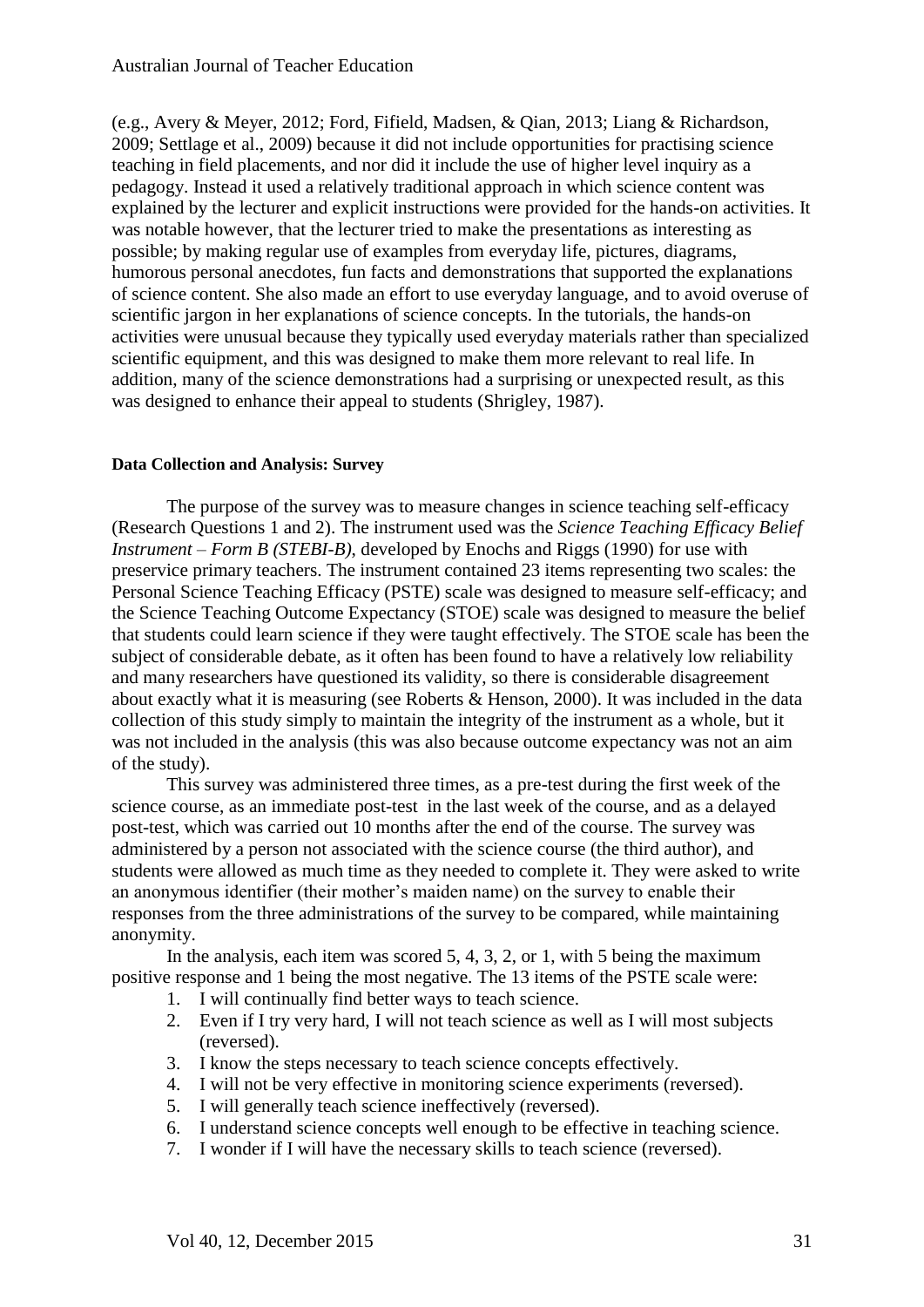- 8. I will find it difficult to explain to students why science experiments work (reversed).
- 9. I will typically be able to answer students' science questions.
- 10. Given a choice, I will not invite the principal to evaluate my science teaching (reversed).
- 11. When a student has difficulty understanding a science concept, I will usually be at a loss as to how to help the student understand (reversed).
- 12. When teaching science, I will usually welcome student questions.
- 13. I do not know what to do to turn students on to science (reversed).

Principal components factor analyses (using SPSS) were conducted on the items at three time points: Time 1 - at the beginning of the science content course (313 students responded); Time 2 - at the end of the science content course (199 students responded); and Time 3 - 10 months after the end of the science content course (136 students responded). In each factor analysis, three components were identified. For variance accounted for at Time 1: component 1, 30.1%; component 2, 12.2%; and component 3, 7.8%. For variance accounted for at Time 2: component 1; 32.9%, component 2, 8.7%; and component 3, 8.0%. For variance accounted for at Time 3: component 1, 34.5%; component 2, 10.4%; and component 3, 9.2%.

On inspection of the component matrices, the first three items for the Time 1 analysis were the weakest items loading on the first component (0.34, 0.38. and 0.36 respectively). However, these three items loaded above 0.4 on the first component for factors analyses at Time 2 (0.47, 0.59, and 0.46 respectively) and at Time 3 (0.48. 0.50, and 0.41 respectively). Given these results across the three time points, it was decided to include all 13 items in the self-efficacy scale. Using all items in the PSTE scale would enable comparisons with other studies using the scale. The Cronbach's alpha coefficients of reliability of the PSTE scale for Time 1, Time 2, and Time 3 were 0.80, 0.82, and 0.83 respectively. It was concluded that the PSTE was a relatively robust scale for the participants in this study.

To compare pre-test, immediate post-test and delayed post-test means, a one-way repeated measures analysis of variance was carried out using data from the 104 students who had participated in all three of these data collections. Significant differences between means were identified using Bonferroni post hoc tests.

# **Data Collection and Analysis: Individual Interviews**

The 25 interviews were carried out over the two weeks immediately following the end of the science course. The purpose of the interviews was to provide additional evidence for any changes in self-efficacy and also to identify the reasons for the changes (Aim 3). In order to maintain confidentiality and to enhance reliability, all interviews were conducted by the first author, who was an experienced interviewer, and not involved in the science course. A semi-structured technique was used, in which students were asked the same guide questions, but with additional probing or clarifying questions as needed. Each interview lasted up to 20 minutes. The guide questions were: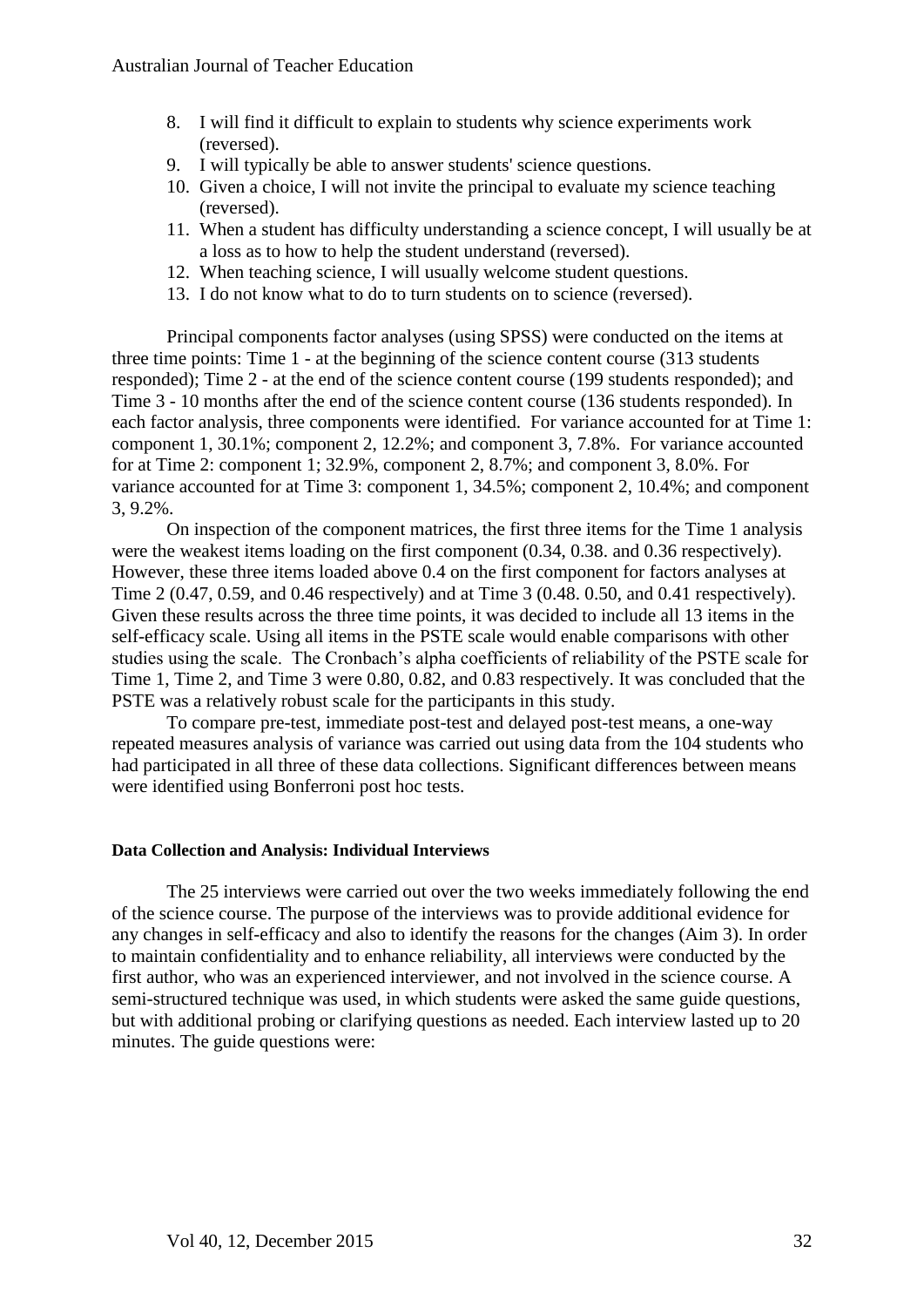- 1. What was your confidence to teach science before the course? Where would it have been on a scale of positive, neutral or negative?
- 2. What is your confidence to teach science now, after the course? Where would it be on a scale of positive, neutral, or negative?
- 3. Did the science course have any effect in changing your confidence to teach science? If so, what happened in the course that helped to make you more confident to teach science?

As explained earlier in this paper, the term self-efficacy was not used in the interviews as it is a technical term with a very specific meaning that may not have been validly interpreted by the interview participants. Consequently it was decided to use the term "confidence to teach science" as this would provide an affirmation of an expected capability level as well as personal agency in a specific endeavour, both of which are necessary in order to characterise self-efficacy (Bandura, 1997). Construct validity was further enhanced in the interviews by extensive use of probing and clarifying questions in order to adequately confirm the nature of the underlying belief. Triangulation of the interview responses with those obtained from the surveys provided a measure of internal consistency. Finally, interrater reliability of the coding was carried out by the first author and the second author, who independently coded a representative sample of 29 responses, and agreement was found in 89% of instances.

The audio recordings of the interviews were transcribed verbatim, and then initially coded using low inference descriptors. Where codes seemed to express the same idea they were grouped into larger categories representing changes in self-efficacy and causes of the changes.

# **Results**

#### **Survey Results**

For the 104 students who participated in all three iterations of the survey, the means and standard deviations for the PSTE scale were 43.5 (5.61) for the pre-test, 48.81 (6.20) for the immediate post-test, and 47.59 (5.99) for the delayed post-test ( $n= 104$ ). For the one-way repeated measures analysis of variance, the *F* value was determined to be  $F(2, 206) = 36.13$ ,  $p = .000$  and the effect size was medium ( $\varepsilon = .39$ ).

The post hoc pairwise comparisons of the PSTE results showed there were significant increases for personal science teaching efficacy (PSTE) from the pre-test to the immediate post-test (mean difference  $= -5.31$ ,  $p < .001$ ), and from the pre-test to the delayed post-test (mean difference  $= -4.09$ ,  $p < .001$ ) but no significant difference from the immediate post-test to the delayed post-test (mean difference  $= 1.22$ ,  $p > .05$ ). In summary, the survey results indicated that science teaching self-efficacy increased from the pre-test to the immediate post-test and then stayed at the same (higher) level during the ten months following the science course.

#### **Interview Results**

Comparison of Interview Question 1 (confidence before the course) with Interview Question 2 (confidence after the course) indicated that all 25 interviewees had experienced a positive change in confidence to teach primary science. The following is a representative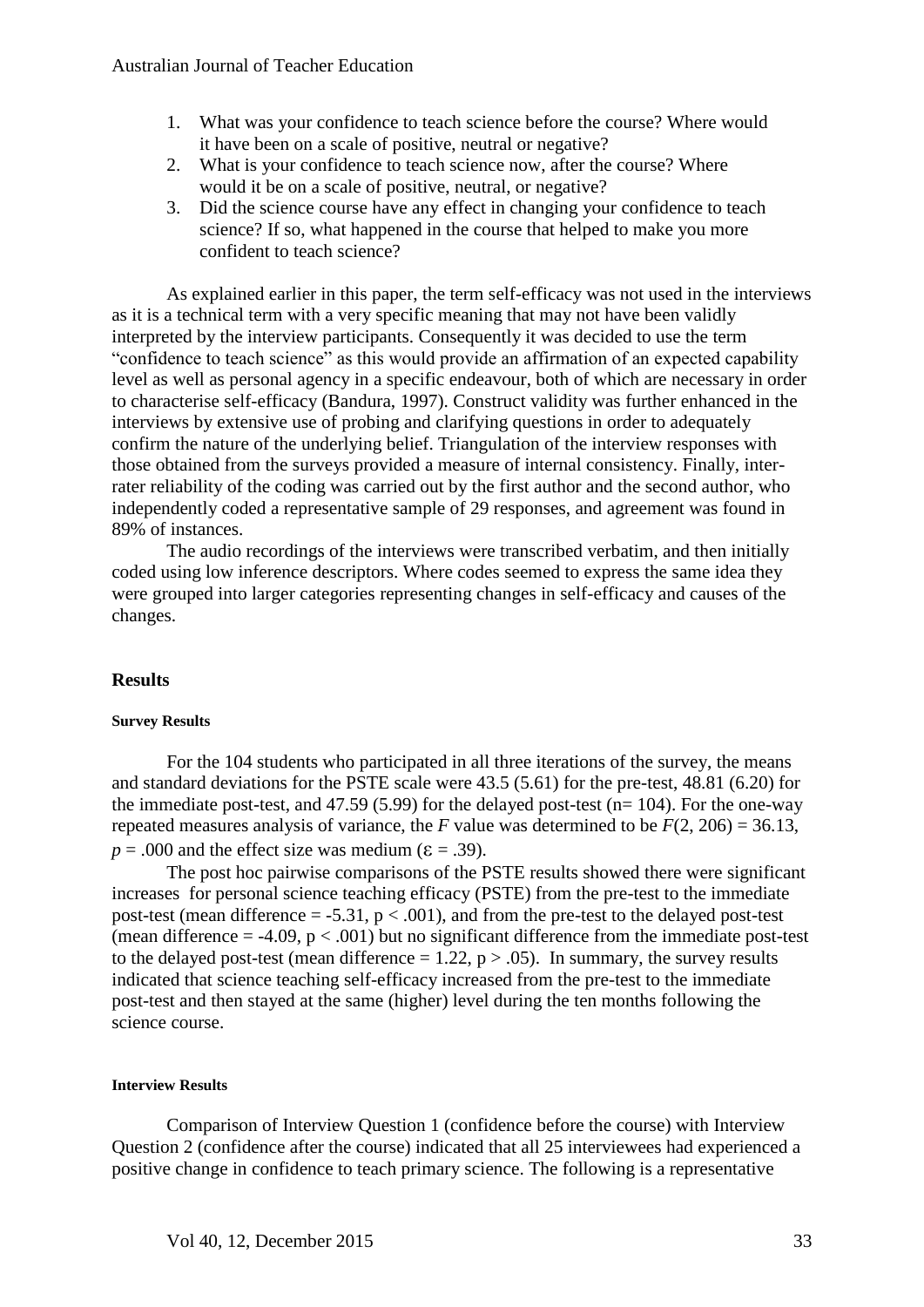response to Interview Questions 1 and 2 from one student:

[*What was your confidence to teach science before the course?*] Not confident at all. I would have stayed very far away from that.

[*What is your confidence to teach science now, after the course?*] Highly positive. I definitely feel I'd be able to walk into a classroom and not even having a lesson plan there but be able to say 'I'm going to teach about this', and go 'We're going to learn this today guys'. And off we go.

Similarly, when the interviewees were asked to rate their confidence levels as positive, neutral or negative, a positive change from pre-test to post-test was identified for every student: 15 students changed from negative to positive; five changed from neutral to positive; and five changed from negative to neutral. The following is an example of one student's responses:

[*On a scale of positive, neutral and negative before the course your confidence to teach science would have been?*] Probably negative. I wouldn't have the passion to go out and do it because I've not always been really interested in it and I wouldn't have had the confidence to do it.

[*On a scale of positive, neutral and negative after the course, where would your confidence to teach science be now?*] At the top, positive.

In response to Interview Question 3 (i.e., whether the science course had changed their confidence to teach science) all interviewees indicated that the science course was the thing that had positively changed their confidence to teach science:

From seeing Jeanette teach, I can use her as a role model and be able to be enthusiastic and she's helped me understand a lot of key concepts, and I feel much more confident in teaching.

Yes, it has improved it a lot. I didn't have any idea before on how to approach it. Having her show us practically all the different games and things, gave me a lot of ideas that I could use in a class.

As part of Interview Question 3, interviewees had been asked what happened in the science course that helped to make them more confident to teach science. Many students described more than one cause of a positive change. The following broad categories were created from their responses: *a perception of learning how to teach primary science, understanding the science concepts,* and *teacher qualities,* as follows*.*

#### *A Perception of Learning How to Teach Primary Science.*

Responses were placed in this category if they indicated that learning how to teach primary science had improved their confidence. It should be noted that the science course was not intended to teach students how to teach science, but the responses from the students indicated that they had a perception of acquired knowledge about teaching by watching the tutor teaching. Most of the responses referred to learning how to teach science using techniques that had been used in the course, including hands-on activities, experiments with everyday materials, demonstrations, stories, pictures, analogies, and fun facts. This was the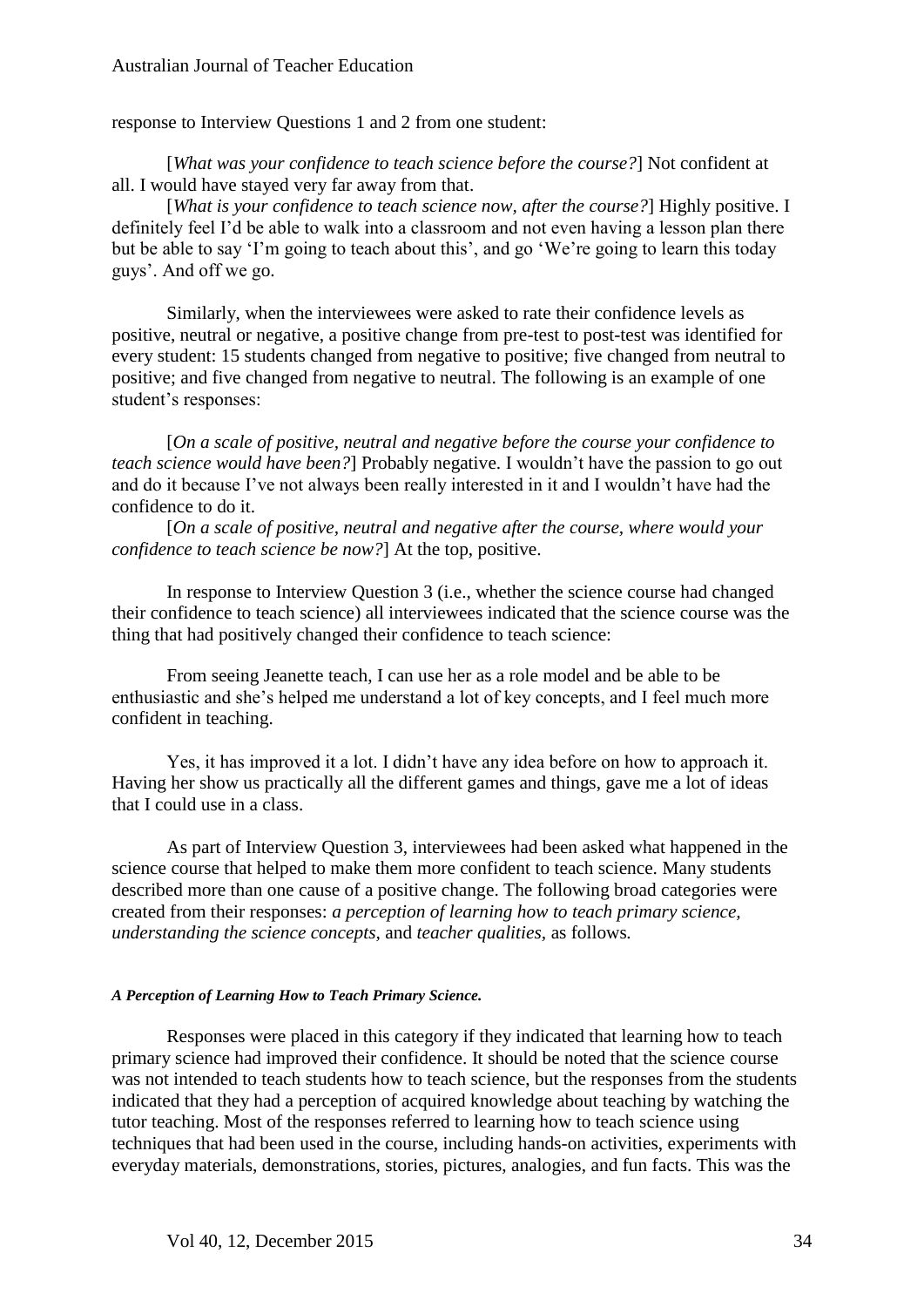most common reason given for an increase in confidence (100% of interviewees). For example,

Yes. I do feel more confident as a result of being in this course having got all of these new ideas and observed Jeanette in practice. Her actual example of teaching doing the tutorials is like an example of teaching I can emulate in my classroom. I've got some sort of mental image how I would be standing in the classroom teaching a lesson on science because I have actually been in that lesson, looking at Jeanette teach.

#### *Understanding the Science Concepts.*

This category was used when students stated that understanding the science content increased their confidence to teach science. This was the second most common reason for increases in confidence (92% of interviewees). For example,

If you are going to have confidence to teach a class, you going to have to know what it is that you were talking about. So I have learned from someone who knows what they are teaching.

She broke down science into simpler terms.

Now, because I have a deeper understanding, I feel more confident to teach the science.

# *Teacher Qualities.*

Responses were assigned to this category if the interviewees implied that tutor qualities such as enthusiasm and humour had increased confidence for teaching science. This was a minor reason, as it was only mentioned by 28% of the interviewees. For example,

Just seeing Jeanette as not being the super science geek, but being this ordinary woman who loves and is really passionate about science, and just teaching it out of that passion. Jeanette being real about it and having a passion for it has been really good for building my confidence to teach.

# **Discussion**

The first aim of the study was to investigate whether self-efficacy was enhanced in the science course. The survey and the interviews both provided evidence that self-efficacy had been enhanced. The PSTE scale in the survey showed that self-efficacy had increased from the pre-test to the post-test, and this was supported by the interview transcripts, which showed that all 25 interviewees had experienced a positive change in self-efficacy. This was an interesting finding, as historically, science content courses have not always had a positive effect on primary teacher education students: Avery and Meyer (2012) for example, reported that their inquiry-based science course had a positive effect on some students but a negative effect on others. The science course in the present study was more traditional in that it was not inquiry-based, but instead comprised transmission-style lectures supported by interactive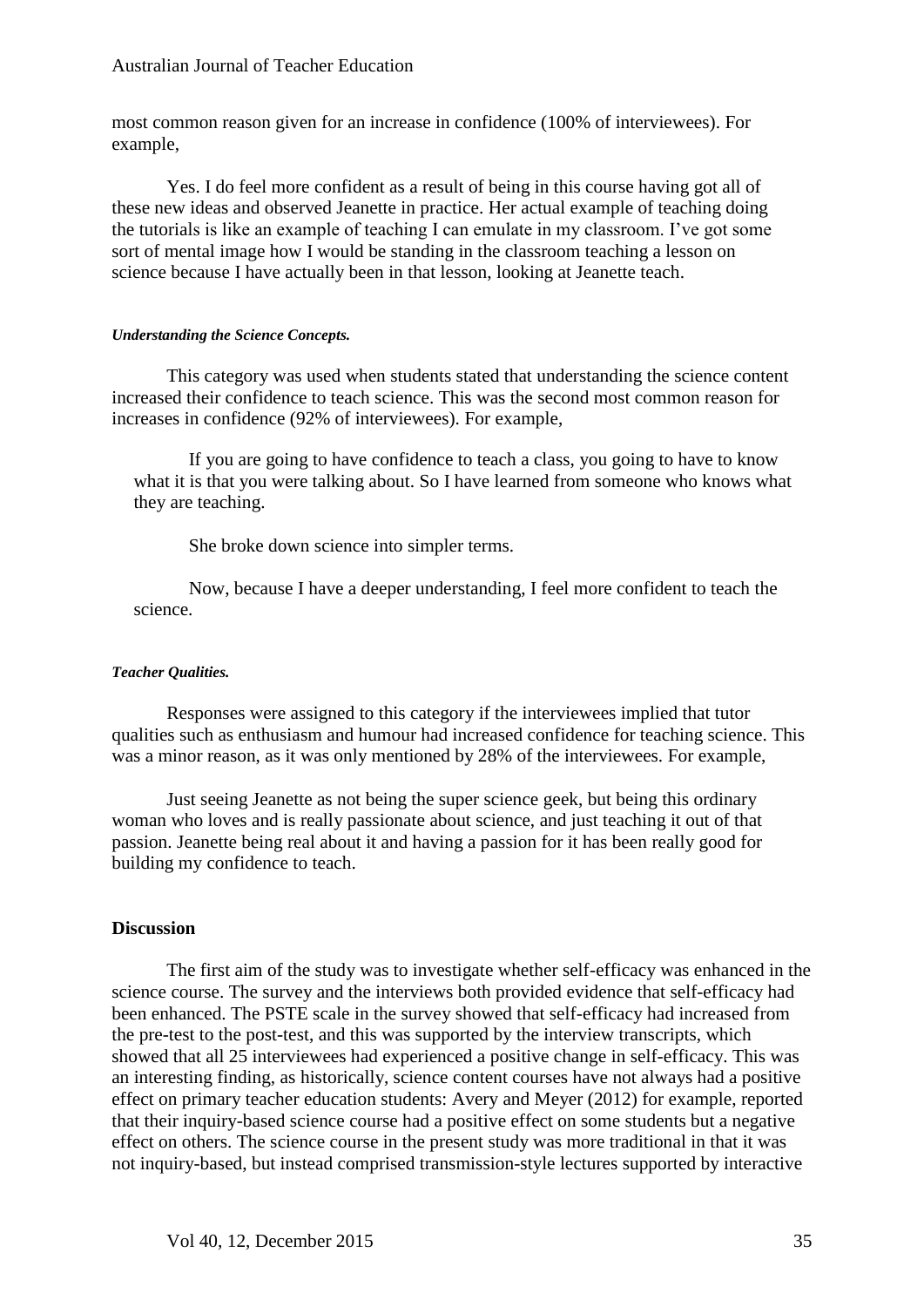tutorials. Its main feature however, was that it was developed specifically for primary teacher education students: it used everyday materials rather than specialised scientific equipment to demonstrate science concepts, the lecturer used everyday language and tried to avoid overuse of jargon, and the lecturer utilised a wide range of teaching techniques in order to enhance understanding. Thus, this relatively tailored approach may have been the key feature distinguishing this science course from those reported in other studies.

One issue however, was that although the interviews and the survey were both in broad agreement in indicating a positive change in self-efficacy, the actual amount of change appeared to be subtly different. In the present study, the Personal Science Teaching Efficacy (PSTE) scale means changed from 43.5 (pre-test) to 48.8 (post-test) and the effect size was medium. However, the actual possible range of scores on the PSTE scale is  $13 - 65$ , so the results of the present study imply a pre-test self-efficacy that is just positive (43.5) followed by a relatively modest change (to 48.8). However, many of the interview responses implied a more substantial change had occurred. In fact, the majority of interviewees indicated that their self-efficacy had changed from negative to positive. Thus, the interview data implied that the size of the change had been significantly greater. A possible explanation is that the interviewees may have been more greatly affected by "social desirability bias" as participants in face-to-face interviews have been known to present more positively than survey respondents (e.g., Nederhof, 2006). However, the important finding is that the survey results were in general agreement with the interview results, confirming positive increases in selfefficacy.

The second aim of the study was to investigate whether the gains in self-efficacy persisted for a substantial period of time after the course. Comparison of the immediate posttest and delayed post-test results showed that levels of self-efficacy remained stable over the 10 months following the end of the science course. A key feature of self-efficacy is that it is construed as a relatively stable phenomenon, and the present results provided evidence that changes in self-efficacy can be relatively stable. Studies from science methods courses have provided similar results: Settlage at al. (2009) for example, measured self-efficacy at the beginning and end of a science methods course, and then some time later at the end of student teaching. They found that there was an increase in mean scores over the period of the methods course, with a slight reduction by the end of student teaching. The present study was important in establishing that the same type of pattern could also be experienced by students participating in a science content course.

The third aim of the study was to investigate the sources of efficacy information in the course. The factors that enhanced self-efficacy were identified from the interview transcripts. The two main causes were *perceptions of learning how to teach primary science*, and *understanding the science concepts.* The category of *perceptions of learning how to teach primary science* was coded when students referred to learning how to teach science using techniques such as clear explanations, hands-on activities, experiments with everyday materials, demonstrations, stories, and fun facts. Importantly, these techniques had not been explicitly taught by the tutor, but had been used by her as she taught science, so students felt they had learnt these techniques simply by watching her. The category of *understanding the science concepts* was coded when students stated that they had developed greater background knowledge of science content. This had increased their confidence because they felt they would need it in order to successfully teach science to children. Comments indicated that the tutor had broken science down into simple terms, and this, along with the other teaching techniques used in the course, had helped them to understand the concepts. These two factors, *perceptions of learning how to teach primary science*, and *understanding the science concepts* do correspond with Bandura's (1997) proposed sources of efficacy information because they can be argued to represent different forms of mastery experience. For example,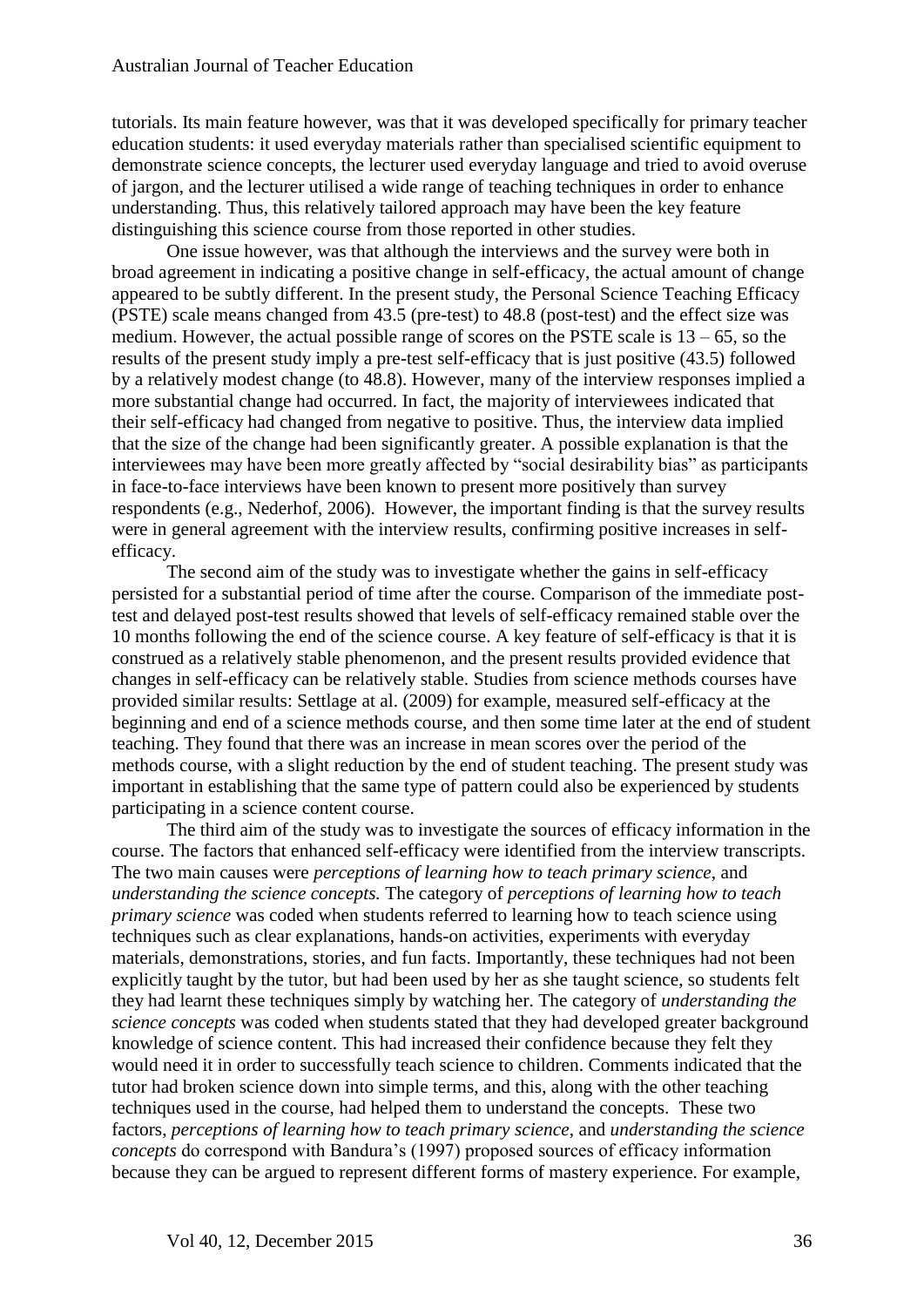learning how to teach primary science implies a perception of a mastery understanding of pedagogy, whereas learning information about science content implies a perception of mastery of science concepts. It should be noted that other studies have revealed a wider range of factors that may provide mastery experiences for preservice primary teachers: providing science teaching practice in primary schools is a notable example (e.g., Velthuis, Fisser, & Pieters, 2014), but this type of experience was not provided in this science course.

In addition, teacher qualities, including enthusiasm and humour, was identified as a source of self-efficacy. In general, it is well known that enthusiasm is an attribute of an effective teacher (Kunter, Frenzel, Nagy, Baumert, & Pekrun, 2011) and that enthusiasm can be passed on to students. This infectious nature of teacher enthusiasm has been described as "emotional contagion" (Hatfield, Cacioppo, & Rapson, 1993), but the psychological reasons for it are still unclear. However, the literature has relatively few references to teacher enthusiasm as a source of self-efficacy, and it was not explicitly listed as one of Bandura's (1997) sources of efficacy information. In what is possibly the only other study on selfefficacy in which it has been identified as a factor, Rice and Roychoudhury (2003) reported that teacher enthusiasm and use of humour helped to create a positive classroom environment in a primary science methods class. It is therefore possible that the tutor's enthusiasm and use of humour in the present study provided a model for how to create a positive classroom environment. Bandura (1997) argued that people actively seek proficient models who possess the competencies to which they aspire. Thus, the creation of a positive classroom environment by a competent model may have enhanced the students' beliefs that they will be able to perform this task when they become teachers. Having an enthusiastic teacher may therefore enhance self-efficacy by providing vicarious experience. However, it should be remembered that these were teacher education students, so this argument would probably not apply to other types of students, and its generalisability is therefore limited.

# **Conclusions, Limitations, and Implications**

In conclusion, this study has provided evidence that a science content course, which uses a traditional format of mass lectures supported by interactive tutorials, can enhance science teaching self-efficacy as long as the content and techniques are chosen to be relevant to primary teacher education students. Moreover, the changes in self-efficacy were relatively durable over the 10 month delay period. The two main factors that were sources of efficacy information were successful learning of science content and perceptions of successful learning of primary teaching techniques. In addition, the study revealed the importance of teacher enthusiasm as contributing to self-efficacy.

There are a number of limitations that should be considered when interpreting this study. The participants were preservice primary teachers, and it should be emphasised that some of the findings would probably not generalise to other types of students. For example, the students reported they had learnt teaching techniques by watching them being modelled by the tutor. While this had greatly influenced their self-efficacy, it is questionable whether it would apply to students who were not training to be teachers. Similarly, the factors that enhance self-efficacy amongst preservice teachers are not always the same as those for experienced teachers (Cruz & Arias, 2007). In addition, the study was carried out in a science course, so it was relatively easy to include a wide range of hands-on activities and demonstrations, but these might not be as relevant to other disciplines.

The study showed that teacher enthusiasm contributed to self-efficacy, and this has an important implication for research, as the reasons for this relationship are not clear. Although teacher enthusiasm was not listed by Bandura (1997) as a source of efficacy information, it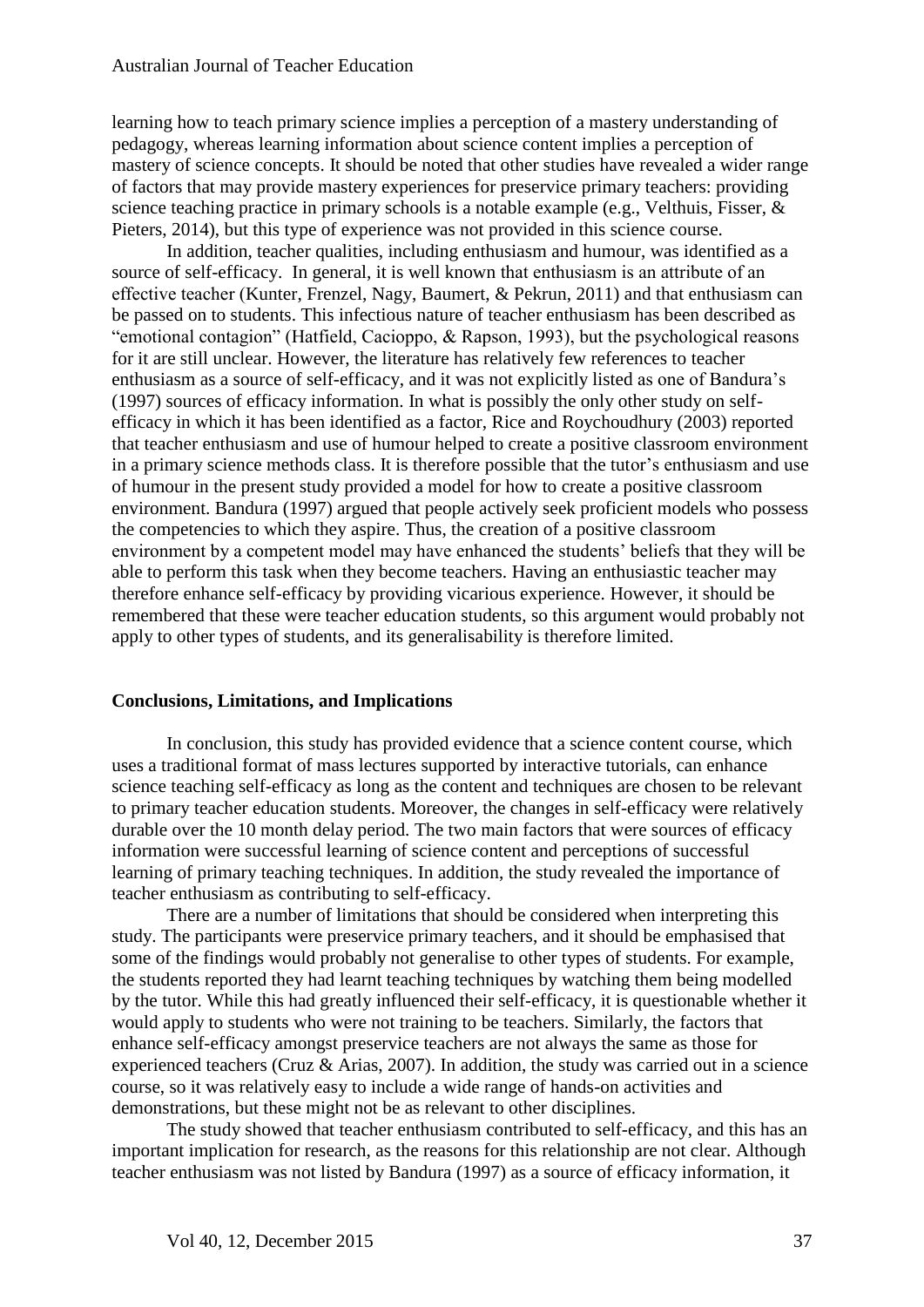#### Australian Journal of Teacher Education

may nevertheless have had its effect by showing students how to create a positive learning environment, so it could be interpreted as a form of mastery experience. Yet this might not apply to students who are not training to become teachers, so the extent to which this is the case should be further investigated. In fact, there has been relatively little research on teacher attributes as sources of self-efficacy, so it would be a potentially fruitful area for further research.

Finally, the study has an important implication for the teaching of science to preservice primary teachers. It has demonstrated that a relatively traditional approach can be successful in enhancing self-efficacy if it is tailored to the needs to these particular students, and is taught by an enthusiastic teacher who is willing to utilise a wide range of teaching techniques that enhance learning.

# **References**

- Andersen, A. M., Dragsted, S., Evans, R. H., & Sørensen, H. (2004). The relationship between changes in teachers' self-efficacy beliefs and the science teaching environment of Danish first‐year primary teachers. *Journal of Science Teacher Education*, *15*, 25–38. <http://dx.doi.org/10.1023/B:JSTE.0000031461.68912.3d>
- Britner, S., & Pajares, F. (2006). Sources of science self-efficacy beliefs of middle school students. *Journal of Research in Science Teaching, 43(5),* 485-499. <http://dx.doi.org/10.1002/tea.20131>
- Appleton, K., & Kindt, I. (2002). Beginning primary teachers' development as teachers of science. *Journal of Science Teacher Education, 13*, 43-61. <http://dx.doi.org/10.1023/A:1015181809961>
- Avery, L. M., & Meyer, D. Z. (2012). Teaching science as science is practiced: Opportunities and limits for enhancing preservice primary teachers' self-efficacy for science and science teaching. *School Science and Mathematics, 112(7),* 395-409. <http://dx.doi.org/10.1111/j.1949-8594.2012.00159.x>
- Bandura, A. (1982). Self-efficacy mechanism in human agency. *American Psychologist, 37*, 122-147. <http://dx.doi.org/10.1037/0003-066X.37.2.122>
- Bandura, A. (1997). *Self-efficacy: The exercise of control.* NY: W.H. Freeman and Co.
- Bencze, L., & Hodson, D. (1999). Changing practice by changing practice: Toward more authentic science and science curriculum development. *Journal of Research in Science Teaching, 36*, 521-539. [http://dx.doi.org/10.1002/\(SICI\)1098-](http://dx.doi.org/10.1002/(SICI)1098-2736(199905)36:5%3c521::AID-TEA2%3e3.0.CO;2-6) [2736\(199905\)36:5<521::AID-TEA2>3.0.CO;2-6](http://dx.doi.org/10.1002/(SICI)1098-2736(199905)36:5%3c521::AID-TEA2%3e3.0.CO;2-6)
- Buss, R. R. (2010). Efficacy for teaching primary science and mathematics compared to other content. *School Science and Mathematics, 110(6),* 290-297. <http://dx.doi.org/10.1111/j.1949-8594.2010.00037.x>
- Cantrell, P., Young, S., & Moore, A. (2003). Factors affecting science teaching efficacy of preservice elementary teachers. *Journal of Science Teacher Education, 14*, 177-192. <http://dx.doi.org/10.1023/A:1025974417256>
- Cruz, M. J. de la Torre, & Arias, P. F. Casanova (2007). Comparative analysis of expectancies of efficacy in in-service and prospective teachers. *Teaching and Teacher Education, 23*, 641-652. <http://dx.doi.org/10.1016/j.tate.2007.02.005>
- Enochs, L. G., & Riggs, I. M. (1990). Further development of an primary science teaching efficacy belief instrument: A preservice primary scale. *School Science and Mathematics, 90*, 695-706. <http://dx.doi.org/10.1111/j.1949-8594.1990.tb12048.x>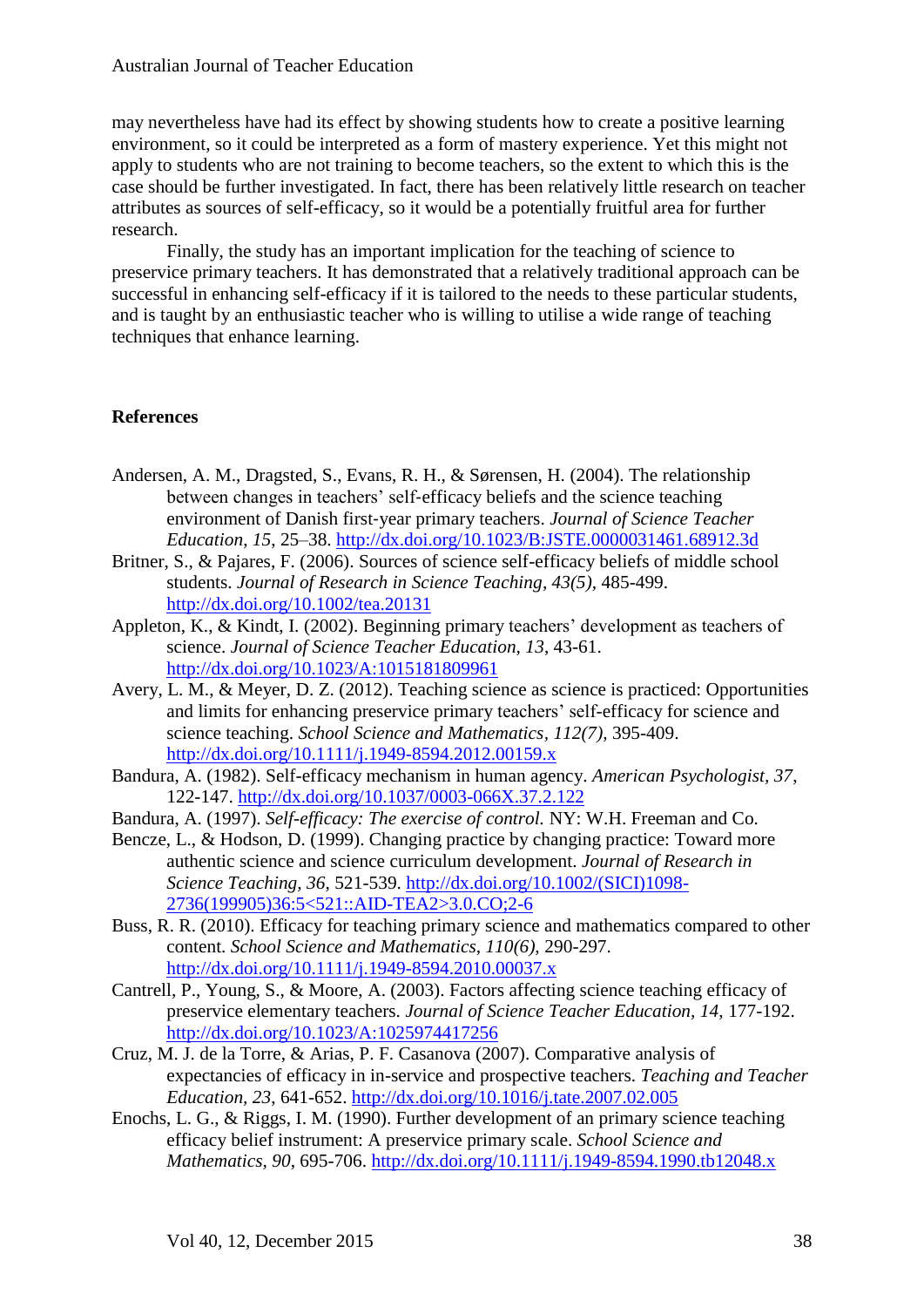- Ford, D. J., Fifield, S., Madsen, J., & Qian, X. (2013). The science semester: Crossdisciplinary inquiry for prospective primary teachers. *Journal of Science Teacher Education, 24*, 1049-1072.<http://dx.doi.org/10.1007/s10972-012-9326-8>
- Gunning, A. M., & Mensah, F. M. (2011). Preservice primary teachers' development of selfefficacy and confidence to teach science: A case study. *Journal of Science Teacher Education, 22,* 171-185.<http://dx.doi.org/10.1007/s10972-010-9198-8>
- Harlen, W., & Holroyd, C. (1997). Primary teachers' understanding of concepts of science: Impact on confidence and teaching. *International Journal of Science Education, 19*, 93-105. <http://dx.doi.org/10.1080/0950069970190107>
- Hatfield, E., Cacioppo, J. R., & Rapson, R. L. (1993). Emotional contagion. *Current Directions in Psychological Science, 2,* 96-99. [http://dx.doi.org/10.1111/1467-](http://dx.doi.org/10.1111/1467-8721.ep10770953) [8721.ep10770953](http://dx.doi.org/10.1111/1467-8721.ep10770953)
- Kenny, J. D., Hobbs, L., Herbert, S., Jones, M., Chittleborough, G., Campbell, C., Gilbert, A., & Redman, C. (2014). Science Teacher Education Partnerships with Schools (STEPS): Partnerships in science teacher education. *Australian Journal of Teacher Education, 39*(12).<http://dx.doi.org/10.14221/ajte.2014v39n12.4>
- Kunter, M., Frenzel, A., Nagy, G., Baumert, J., & Pekrun, R. (2011). Teacher enthusiasm: Dimensionality and context specificity. *Contemporary Educational Psychology, 36*, 289-301. <http://dx.doi.org/10.1016/j.cedpsych.2011.07.001>
- Liang, L. L., & Richardson, G. M. (2009). Enhancing prospective teachers' science teaching efficacy beliefs through scaffolded, student-directed inquiry. *Journal of Primary Science Education, 21(1),* 51-66. <http://dx.doi.org/10.1007/bf03174715>
- Mansfield, C. F., & Woods-McConney, A. (2012). "I didn't always perceive myself as a 'science person'": Examining efficacy for primary science teaching. *Australian Journal of Teacher Education, 37(10),* 37-52. <http://dx.doi.org/10.14221/ajte.2012v37n10.5>
- Nederhof, A. J. (1985). Methods of coping with social desirability bias: A review. *European Journal of Social Psychology, 15*, 263-280. <http://dx.doi.org/10.1002/ejsp.2420150303>
- Palmer D. H. (2006). Durability of changes in self-efficacy of preservice primary teachers. *International Journal of Science Education, 28(6),* 655-671. <http://dx.doi.org/10.1080/09500690500404599>
- Petersen, J. E., & Treagust, D. F. (2014). School and University Partnerships: The Role of Teacher Education Institutions and Primary Schools in the Development of Preservice Teachers' Science Teaching Efficacy. *Australian Journal of Teacher Education, 39*(9).<http://dx.doi.org/10.14221/ajte.2014v39n9.2>
- Posnanski, T. J. (2002). Professional development programs for primary science teachers: An analysis of teacher self-efficacy beliefs and a professional development model. *Journal of Science Teacher Education, 13*, 189-220. <http://dx.doi.org/10.1023/A:1016517100186>
- Ramey-Gassert, L., & Shroyer, M.G. (1992). Enhancing science teaching self-efficacy in preservice elementary teachers. *Journal of Elementary Science Education, 4,* 26-34. <http://dx.doi.org/10.1007/BF03173752>
- Rice, D. C., & Roychoudhury, A. (2003). Preparing more confident preservice primary science teachers: One primary science methods teacher's self-study. *Journal of Science Teacher Education, 14,* 97-126. <http://dx.doi.org/10.1023/A:1023658028085>
- Roberts, J. K., & Henson, R. K. (November, 2000). *Self-efficacy teaching and knowledge instrument for science teachers (SETAKIST): A proposal for a new efficacy instrument*. Paper presented at the Annual Meeting of the Mid-South Educational Research Association, Bowling Green, KY.